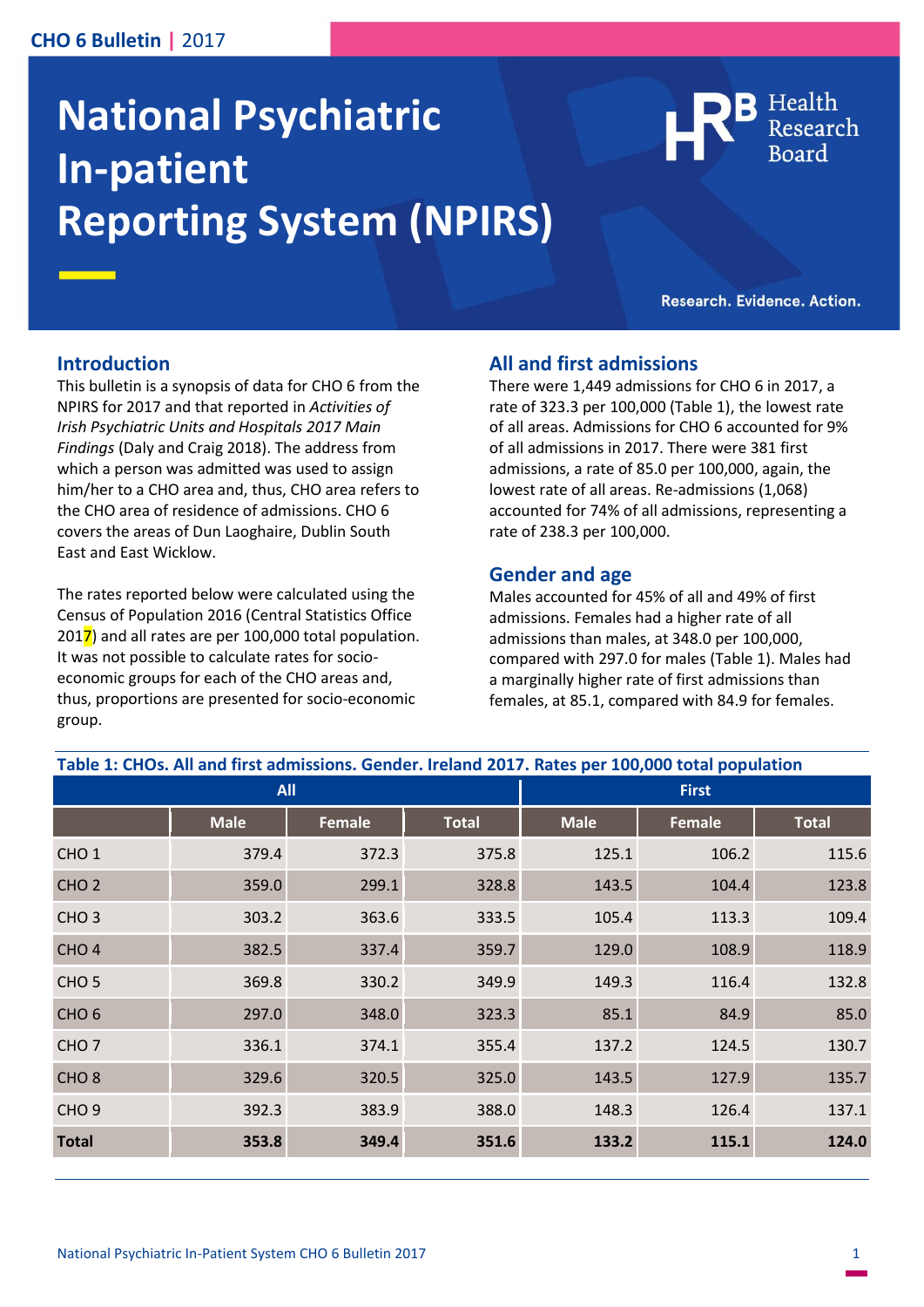# **CHO 6 Bulletin |** 2017

The 65–74 year age group had the highest rate of all admissions for CHO 6, at 513.3 per 100,000, followed by the 75 year and over age group, at 510.3 and the 20–24 year age group, at 493.6. The 25–34 year age group had the lowest rate of all admissions, at 278.9 per 100,000.

The 18–19 year age group had the highest rate of first admissions in CHO 6, at 207.2 per 100,000, followed by the 75 year and over age group, at 191.4, and the 20–24 year age group, at 170.1. The 25–34 year age group had the lowest rate of first admissions, at 61.3.

Age groups were condensed into two groups: under 45 years and 45 years and over. The 45 year and over age group had the highest rate of admissions in all CHO areas, with rates ranging from 558.9 per 100,000 in CHO 9 to 383.9 in CHO 2 (Figure 1). The rate of admission for the 45 year and over group in CHO 6 (475.9) was over twice that of the under 45 year group, while the rate in CHO 7 (514.9) and CHO 9 (558.9) was almost twice that of the under 45 year group for those areas.

# **Marital status**

Single persons accounted for 52% of all and 40% of first admissions for CHO 6; married persons

accounted for 25% of all and 33% of first admissions; widowed persons accounted for 6% of all and 6% of first admissions; and divorced persons accounted for 4% of all and 5% of first admissions.

# **Socio-economic group**

Eleven per cent of all admissions had non-manual occupations, 10% were lower professional, almost 5% were employers and managers and 4% each were higher professionals and unskilled. However, it is worth noting that 61% of returns for CHO 6 did not specify an occupation, making assignment to a socioeconomic group impossible. Proportions for first admissions were somewhat similar.

## **Diagnosis**

Depressive disorders accounted for 20% of all admissions and 27% of first admissions for CHO 6; schizophrenia accounted for 19% of all and 12% of first admissions; and alcoholic disorders accounted for almost 11% of all and 13% of first admissions.

All admission rates in CHO 6 were highest for depressive disorders, at 64.2 per 100,000, followed by schizophrenia, at 61.3 and alcoholic disorders, at 33.9 (Figure 2). First admission rates were highest for depressive disorders, at 22.8 per 100,000, followed by alcoholic disorders, at 10.7 and schizophrenia, at 10.0.



### **Figure 1: All admissions by age category by CHO area. Ireland 2017. Rates per 100,000 total population**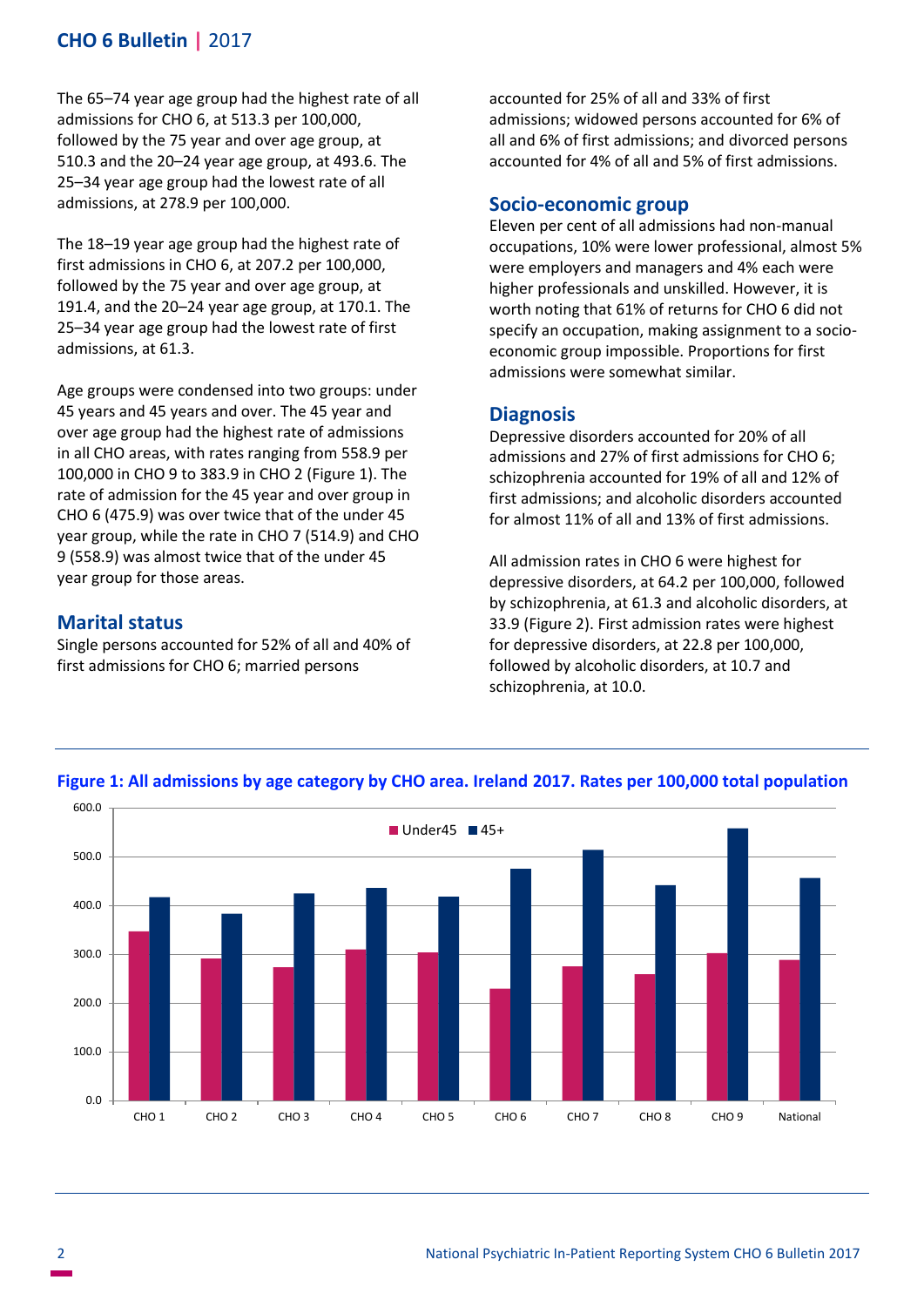# **CHO 6 Bulletin |** 2017

#### **Legal status**

Involuntary admissions accounted for 12% of all and 15% of first admissions for CHO 6. The rate of all involuntary admissions in CHO 6 was 39.3, while that for first admissions was 12.7 per 100,000 (Figure 3).

## **Hospital type**

Forty-five per cent of all admissions for CHO 6 were to psychiatric hospitals/continuing care units, almost 12% were to general hospital psychiatric units, and 44% were to independent/private and private charitable centres.

#### **Discharges**

There were 1,437 discharges (1,421 discharges and 16 deaths) for CHO 6 in 2017. Twenty-two per cent of discharges occurred within one week of admission, 14% occurred within one to two weeks and 17% occurred within two to four weeks of admission. Ninety-two per cent of discharges occurred within three months of admission. This is similar to the pattern observed nationally.

Discharges for CHO 6 accounted for 9% of all discharges and 9% of all in-patient days. The average length of stay for all discharges for CHO 6 was 53.5 days (median 24 days) (Figure 4), the third-longest average length of stay amongst all areas. This compares with the national average of 52.3 days (median 15 days).

When discharges with a length of stay of one year or more were excluded, discharges for CHO 6 again accounted for 9% of discharges and 11% of in-patient days. The average length of stay for discharges, excluding those with a length of stay of one year or more, was 34.3 days (median 24 days), the longestaverage length of stay amongst all areas.

#### **References**

Central Statistics Office (2017) Census of Population 2016, www.cso.ie. Daly A and Craig S (2018) *Activities of Irish Psychiatric Units and Hospitals 2017*. HRB Statistics Series 38. Dublin: Health Research Board.

# **Figure 2: Admissions for selected diagnostic groups by CHO area. Ireland 2017. Rates per 100,000 total population**